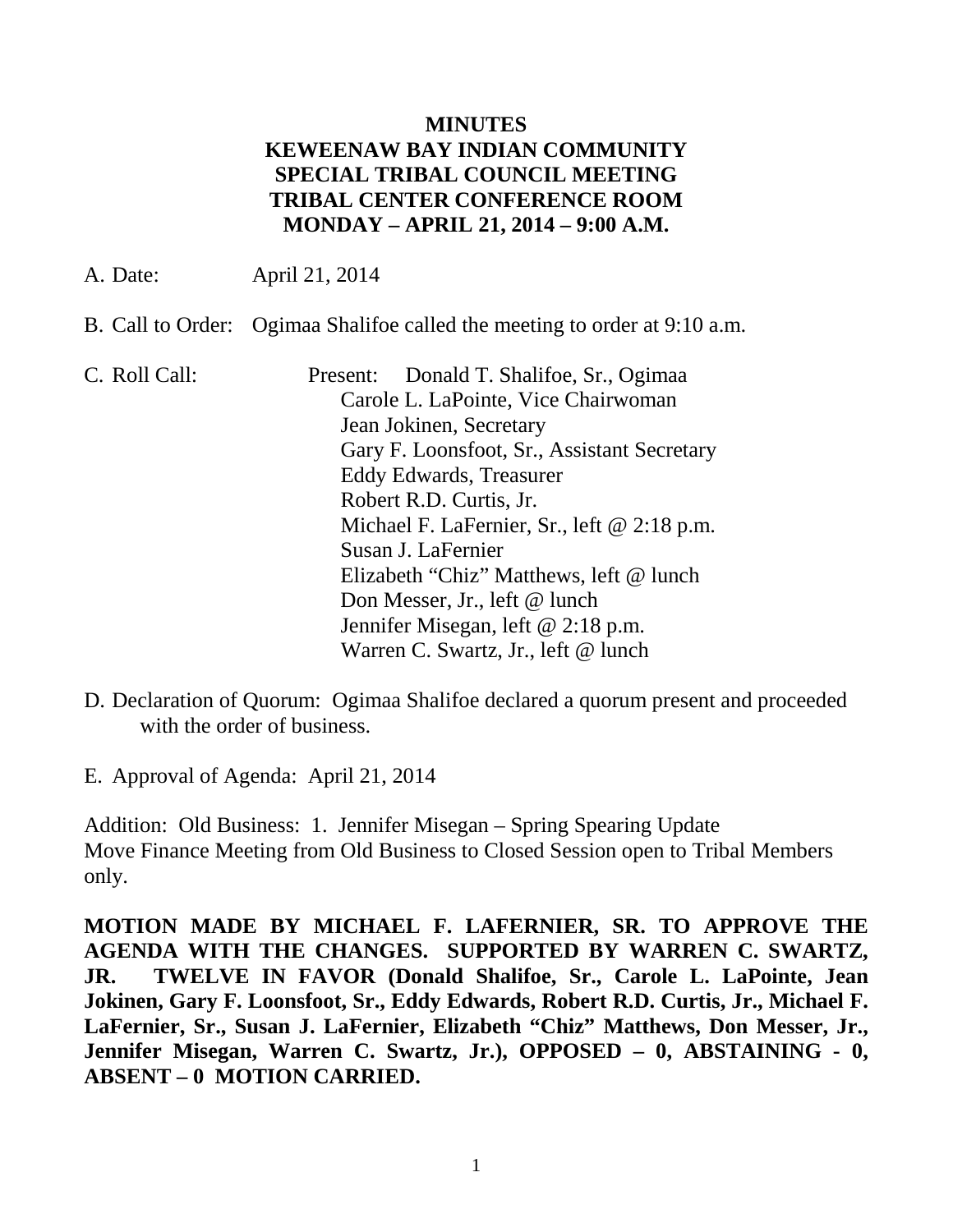- F. For Your Information:
	- 1. List of Approved Enrolled Applicants
	- 2. Michigan Indian Tuition Waiver Handout
	- 3. Letter from Bacone College

## G. Old Business

1. Jennifer Misegan – Spring Walleye Spearing Update

**MOTION MADE BY WARREN C. SWARTZ, JR. TO GO INTO CLOSED SESSION. SUPPORTED BY MICHAEL F. LAFERNIER, SR. TWELVE IN FAVOR (Donald Shalifoe, Sr., Carole L. LaPointe, Jean Jokinen, Gary F. Loonsfoot, Sr., Eddy Edwards, Robert D. Curtis, Jr., Michael F. LaFernier, Sr., Susan J. LaFernier, Elizabeth "Chiz" Matthews, Don Messer, Jr., Jennifer Misegan,**  Warren C. Swartz, Jr.), OPPOSED – 0, ABSTAINING - 0, ABSENT – 0. MOTION **CARRIED.**

- H. New Business
	- 1. Andrew Chosa, Great Lakes Recover Center and Aanikoosing, Inc.
		- a) 2014 Superior Health Foundation Gala

### **Elizabeth "Chiz" Matthews left the room at 9:48 a.m. came back at 9:59 a.m.**

b) Leases for Aanikoosing, Inc.

Will move Brandy Chosa, Background Investigator – Adjudicating Panel Member to the next meeting since she is out of town for training this week.

- I. Old Business:
	- 1. Frances "Hosh" LaPointe Finance Meeting

# **Break 10:45 a.m. – 11:00 a.m.**

### **Lunch Break 12:06 p.m. – 1:15 p.m.**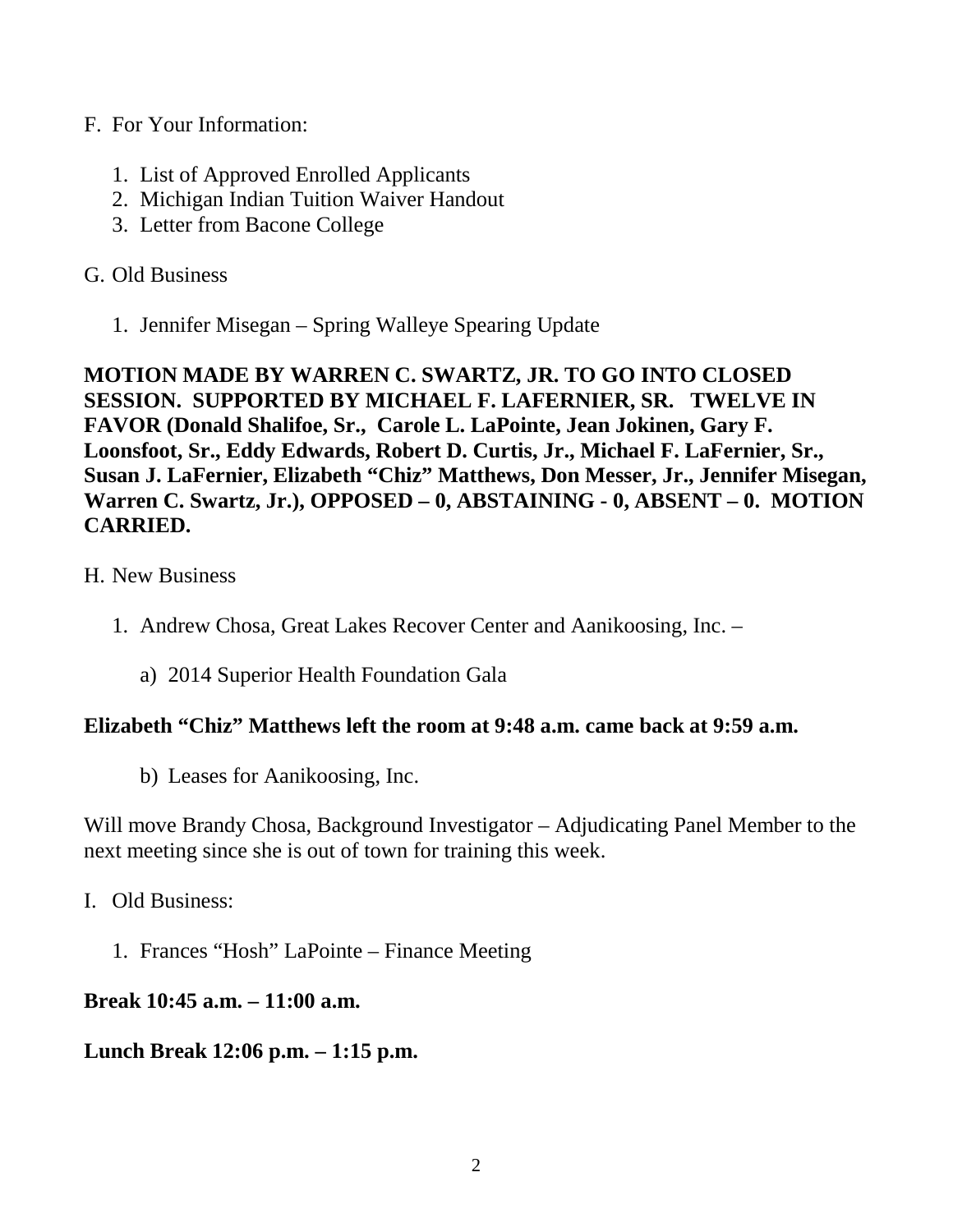**Elizabeth "Chiz" Matthews, Don Messer Jr., and Warren C. Swartz, Jr. left at lunch.**

**Eddy Edwards came back from lunch at 1:24 p.m.**

**Michael J. LaFernier, Sr. and Jennifer Misegan left the meeting at 2:18 p.m.**

- 2. Donald T. Shalifoe, Sr., Ogimaa Attorney Scott Moore Contract
- 3. Frances "Hosh" LaPointe Finance Meeting (went back to this again)

**MOTION MADE BY GARY F. LOONSFOOT, SR. TO GO INTO OPEN SESSION. SUPPORTED BY CAROLE L. LAPOINTE. SEVEN IN FAVOR (Donald Shalifoe, Sr., Carole L. LaPointe, Jean Jokinen, Gary F. Loonsfoot, Sr., Eddy Edwards, Robert D. Curtis, Jr., Susan J. LaFernier), OPPOSED – 0, ABSTAINING - 0, ABSENT – 5 (Michael F. LaFernier, Sr., Elizabeth "Chiz" Matthews, Don Messer, Jr., Jennifer Misegan, Warren C. Swartz, Jr.) MOTION CARRIED.**

**MOTION MADE BY CAROLE L. LAPOINTE TO HAVE A FLAG SENT TO THE BACONE COLLEGE. SUPPORTED BY GARY F. LOONSFOOT SR. SIX IN FAVOR (Donald Shalifoe, Sr., Carole L. LaPointe, Gary F. Loonsfoot, Sr., Eddy Edwards, Robert R.D. Curtis, Jr., Susan J. LaFernier), OPPOSED – 1 (Jean Jokinen), ABSTAINING - 0, ABSENT – 5 (Michael F. LaFernier, Sr., Elizabeth "Chiz" Matthews, Don Messer, Jr., Jennifer Misegan, Warren C. Swartz, Jr.) MOTION CARRIED.**

**MOTION MADE BY CAROLE L. LAPOINTE TO DIRECT THE MARQUETTE OJIBWA CASINO TO DONATE FOR THE 2014 SUPERIOR HEALTH FOUNDATION ANNUAL GALA FOR \$5,000.00 AND 8 SEATS TO GO. SUPPORTED BY ROBERT R.D. CURTIS, JR. SEVEN IN FAVOR (Donald Shalifoe, Sr., Carole L. LaPointe, Jean Jokinen, Gary F. Loonsfoot, Sr., Eddy Edwards, Robert R.D. Curtis, Jr., Susan J. LaFernier), OPPOSED – 0, ABSTAINING - 0, ABSENT – 5 (Michael F. LaFernier, Sr., Elizabeth "Chiz" Matthews, Don Messer, Jr., Jennifer Misegan, Warren C. Swartz, Jr.) MOTION CARRIED.**

**MOTION MADE BY CAROLE L. LAPOINTE TO TABLE BUDGET DECISIONS FOR INSURANCE UNTIL WE MEET AGAIN WITH OUR BROKER.**